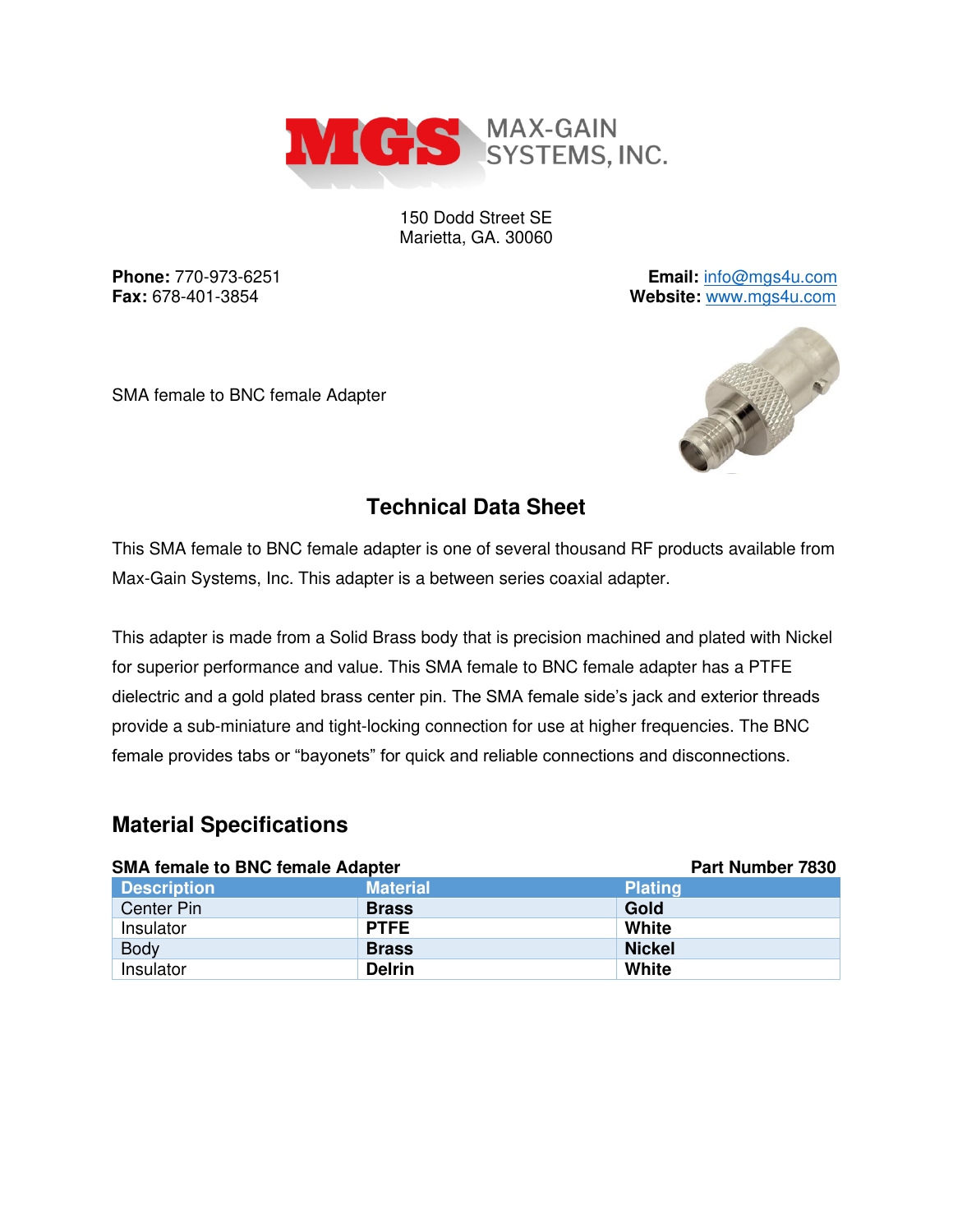# **Mechanical Specifications**

| <b>Size</b> | <b>Dimension</b>       |
|-------------|------------------------|
| Length      | $0.98$ in $(25$ mm)    |
| Width       | $0.47$ in (12.00 mm)   |
| Height      | $0.47$ in $(12.00$ mm) |
| Weight      | $0.3$ oz (10 g)        |

### **Environmental Specifications**

| Temperature            | <b>Spec</b>           |
|------------------------|-----------------------|
| <b>Operating Range</b> | $-65$ to $+165$ deg C |

### **Compliance Certifications** (see product page for current documentation)

**Availability** Click the following link (or enter part number in the "SEARCH" bar at the top of any page of the website) to obtain additional part information including price, inventory and certifications: [https://mgs4u.com/product/sma-female-to-bnc-female-adapter-](https://mgs4u.com/product/sma-female-to-bnc-female-adapter-7830/?v=7516fd43adaa)[7830/?v=7516fd43adaa](https://mgs4u.com/product/sma-female-to-bnc-female-adapter-7830/?v=7516fd43adaa)